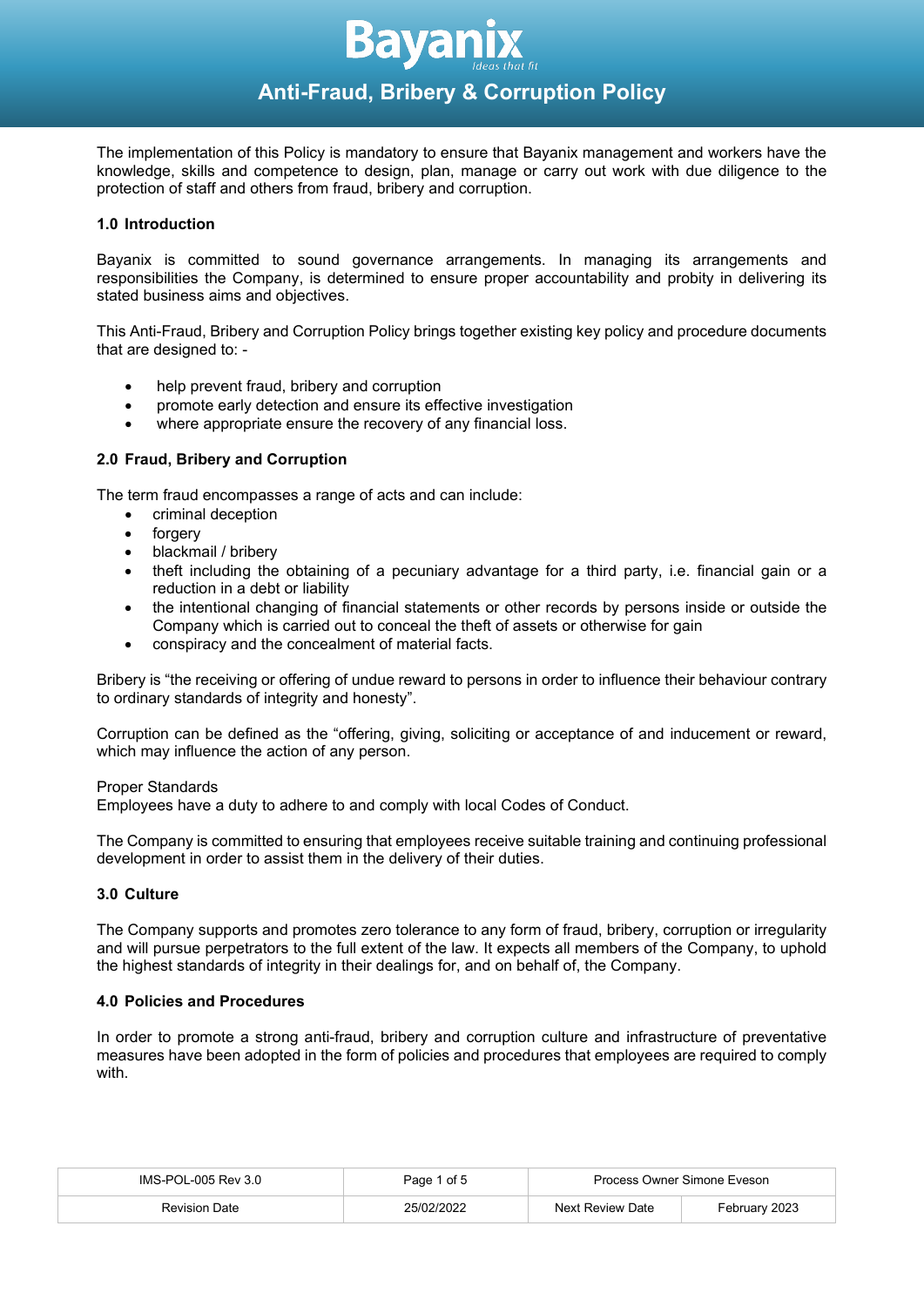

# **Anti-Fraud, Bribery & Corruption Policy**

Key policy and procedures include:

- Code of Conduct for employees
- Financial Procedures
- Human Resource policies including recruitment and disciplinary procedures

### **5.0 Reporting**

The ethical framework above requires employees to report any concerns they may have regarding potential fraud, bribery or corruption.

The Company's Whistleblowing (Confidential Reporting) Policy provides a route for raising concerns with the Company and detail the safeguards and support available.

Specific guidance is provided to employees relating to the requirement to report suspected cases of fraud, bribery or corruption and the initial actions they should undertake.

#### **6.0 Investigation**

Investigation into fraudulent, bribery or corrupt activity will normally be carried out by the Internal Audit Service who will liaise with Finance, and the Police where necessary.

Where there is evidence of suspected fraud, bribery or corruption, following discussion with Finance, Internal Audit will refer the matter to the Police who will determine if a criminal investigation is appropriate.

The Company will always seek to recover losses incurred as a result of any fraud, bribery or corruption.

#### **7.0 Review**

The Company will ensure that this policy and strategy document is subject to regular review to ensure its accuracy.

Company policies and procedures outlined within this document are also subject to regular review.

#### **8.0 Sharing Information**

The Company is committed to working with other agencies in the detection and prevention of fraud.

#### **9.0 Contacts**

Further advice or assistance can be obtained from the following: -

Bayanix Limited 150 Minories London EC3N 1LS 0207 871 1330

[Info@bayanix.co.uk](mailto:Info@bayanix.co.uk)

| IMS-POL-005 Rev 3.0 | Page 2 of 5 | Process Owner Simone Eveson |               |
|---------------------|-------------|-----------------------------|---------------|
| Revision Date       |             | Next Review Date            | Februarv 2023 |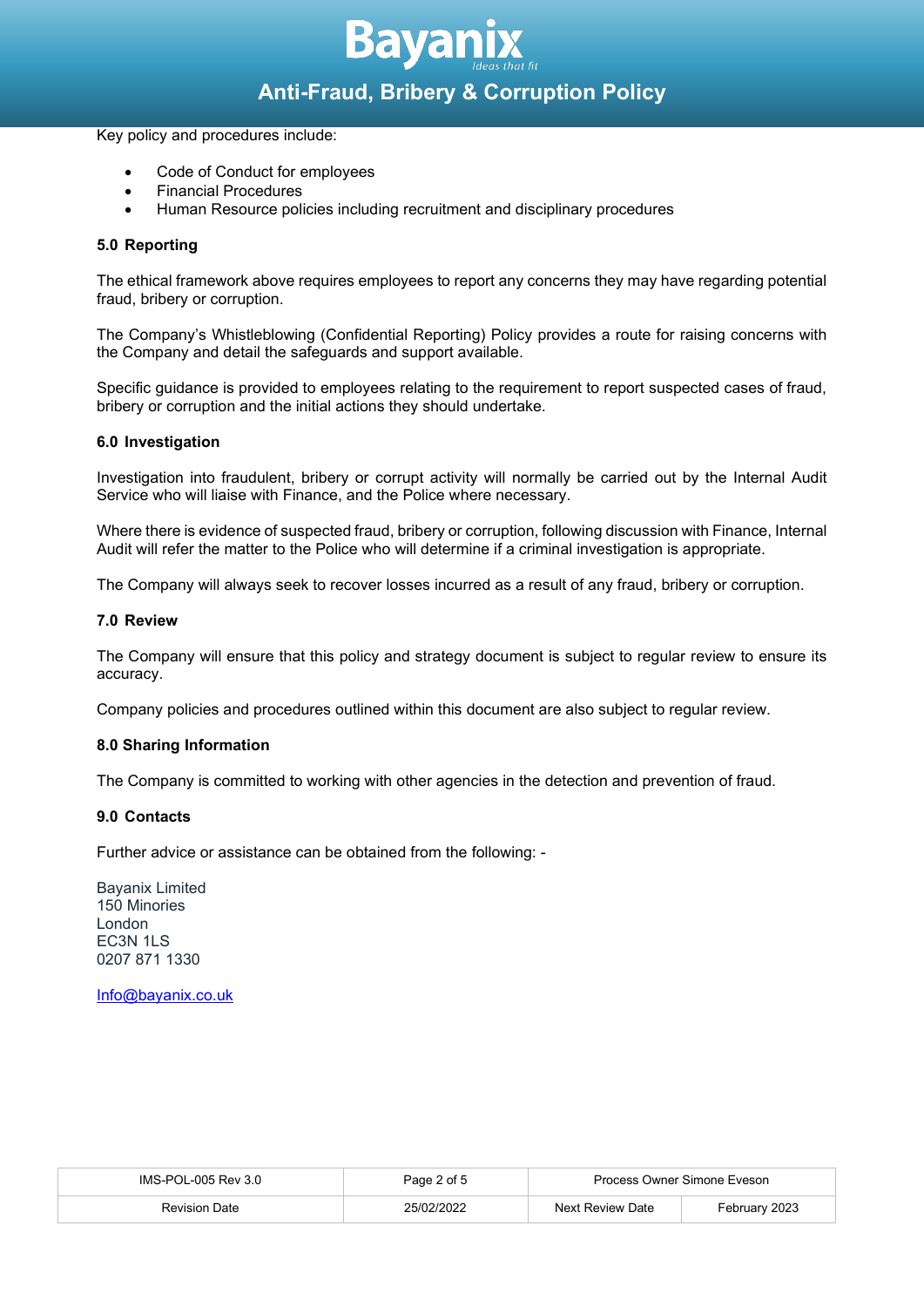

# **Policy Statement**

The Company is committed to ensuring that quality services are developed and delivered for the benefit of all.

To assist in this goal the Company will take all necessary steps to ensure that the public's assets and interests are protected.

The Company will:

- promote a fair, equitable and honest approach to service delivery with those providing and receiving those services
- actively seek out instances of fraudulent and corrupt practices and pursue the perpetrators to the full extent of the law
- encourage people with concerns about potential fraud, bribery and corruption to inform the Company of their suspicions
- treat complaints of potential fraud, bribery and corruption positively, fairly and equitably
- regularly review its own procedures to ensure they offer effective protection of the Companies interests and reputation.

Delivery of these aims requires the establishment, communication and maintenance of:

- proper standards
- an anti-fraud cultures
- supporting policies and procedures
- reporting and investigation arrangements
- access to information and publicity
- review mechanisms
- data sharing arrangements

Neal Bailey **Director** Bayanix Limited

Date: 25<sup>th</sup> February 2022

| IMS-POL-005 Rev 3.0  | Page 3 of 5 | Process Owner Simone Eveson |               |
|----------------------|-------------|-----------------------------|---------------|
| <b>Revision Date</b> | 25/02/2022  | Next Review Date            | February 2023 |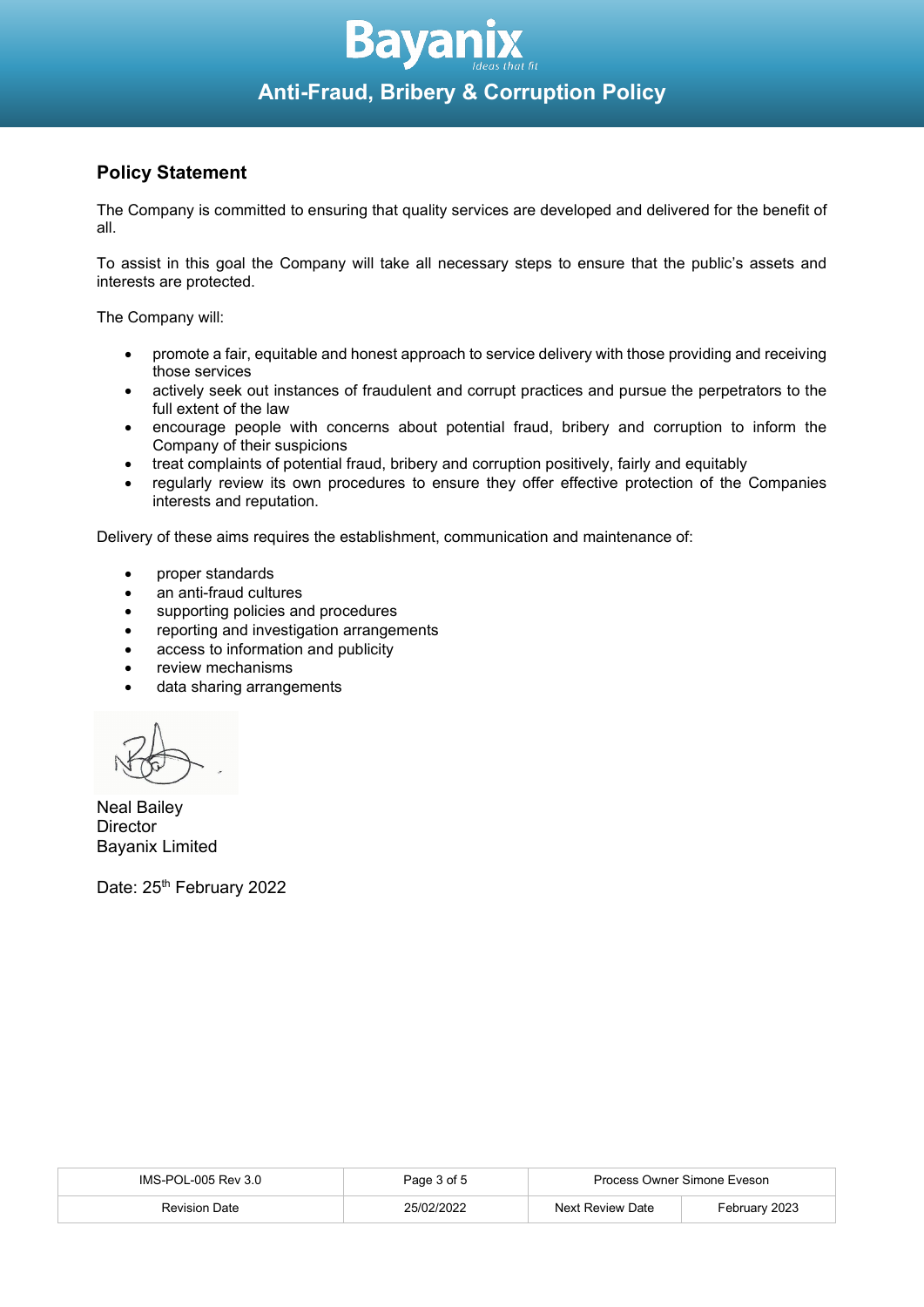

# **ANTI FRAUD & BRIBERY PROCESS**

### **1.0 PURPOSE**

This procedure sets out the process for preventing bribery within the business. Bribery is to offer, provide or receive something of value, including cash, gifts, hospitality or entertainment as an inducement or reward for something improper.

#### **2.0 SCOPE**

 The procedure is applicable to all activities undertaken by Bayanix Limited and is proportionate to the nature, scale and complexity of the business.

# **3.0 REFERENCES**

Bribery Act 2010

#### **4.0 DETAILS OF PROCEDURE**

Under the Bribery Act 2010, the business is required to have adequate procedures in place to mitigate the risk of bribery.

#### Top-Level Commitment

There is a commitment from top level management to prevent bribery within Bayanix's activities, which is in the form of the Anti-Bribery & Corruption Policy.

#### Risk Assessment

A risk assessment has been carried out to ascertain the level of risk of bribery taking place within the company:

- The Country risk is very low, as all of Bayanix's business takes place within the UK
- Sector risk is high, as Bayanix operates in the construction industry, which is at higher risk of bribery practices
- Transaction risk is low, as there are no charitable or political donations involved
- Opportunity risk is medium, as there is a tender process involved
- Partnership risk is low, as work does not involve interaction with public officials
- Perceived pressure at work is high, due to turnover being in excess of £1million

The total score of 37/110 puts Bayanix in the **low risk** category.

#### Due Diligence

Any sub-contractors working on behalf of Bayanix will be required to provide a copy of their Anti-Bribery Policy as part of the supply chain assessment process.

| IMS-POL-005 Rev 3.0  | Page 4 of 5 | Process Owner Simone Eveson |               |
|----------------------|-------------|-----------------------------|---------------|
| <b>Revision Date</b> |             | <b>Next Review Date</b>     | Februarv 2023 |